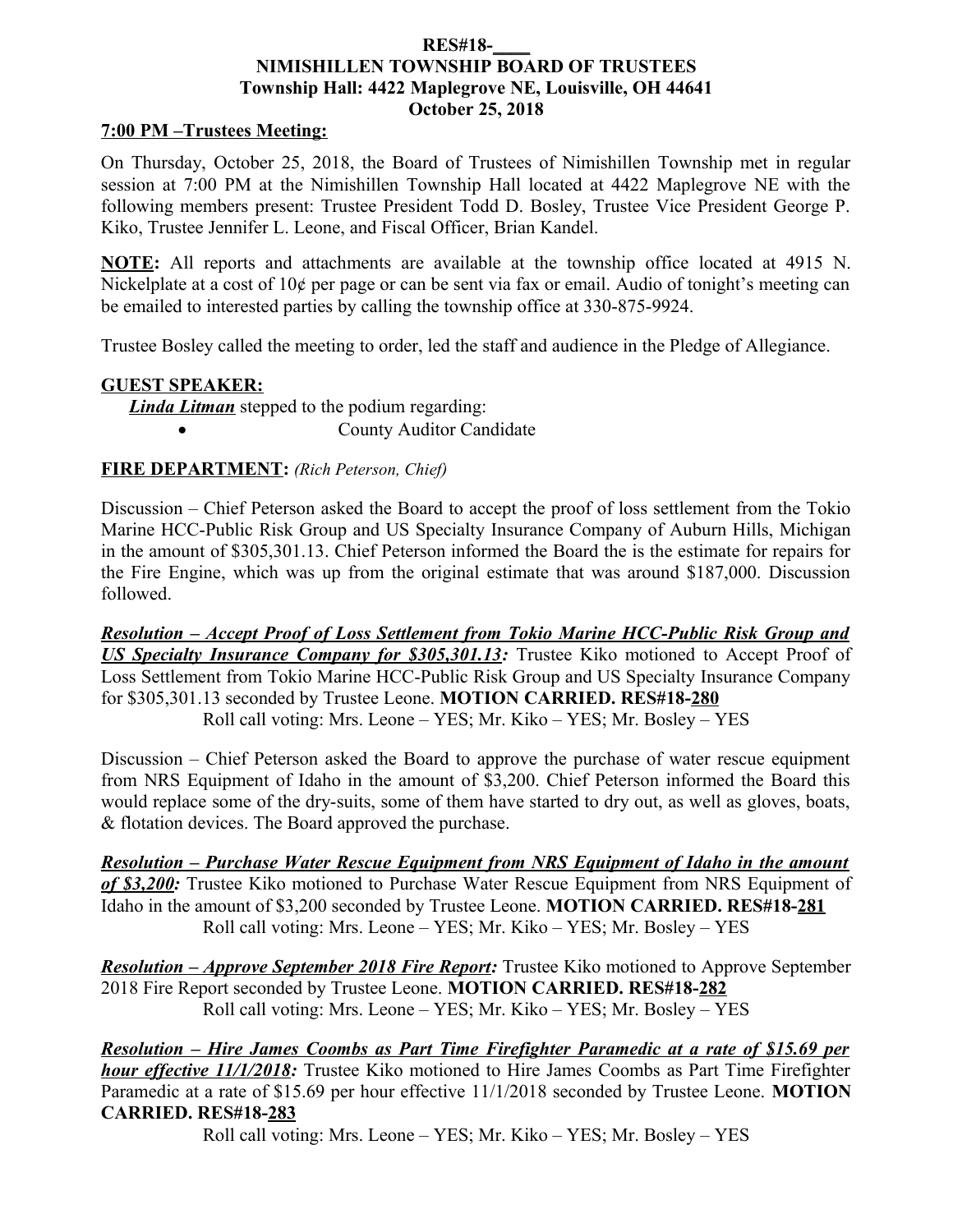#### *Trustees Minutes – 2018, October 25 (Cont.)*

*Resolution – Hire Timothy Stinson as Part Time Firefighter Paramedic at a rate of \$15.69 per hour effective 11/1/2018:* Trustee Kiko motioned to Hire Timothy Stinson as Part Time Firefighter Paramedic at a rate of \$15.69 per hour effective 11/1/2018 seconded by Trustee Leone. **MOTION CARRIED. RES#18-284**

Roll call voting: Mrs. Leone – YES; Mr. Kiko – YES; Mr. Bosley – YES

Discussion – Trustee Bosley swore in the new candidates.

#### **ROAD DEPARTMENT:** *(Jamie May, Interim Rd. Superintendent)*

*Resolution – Approve October 25, 2018 Road Report:* Trustee Kiko motioned to approve the Road Report for October 25, 2018 seconded by Trustee Leone. **MOTION CARRIED. RES#18-285** Roll call voting: Mrs. Leone – YES; Mr. Kiko – YES; Mr. Bosley – YES

Discussion – Interim Road Superintendent Jamie May held a discussion about the Broadview Storm Sewer. Mr. May informed the Board he received a call about a sink hole in a yard by a catch basin. They temporarily patched the sink hole. Mr. May stated that while driving through that area, they found another sink hole. Trustee Bosley asked Mr. May how much he thinks the road department could do. Mr. May informed the Board that this job is too big for the road department. After much discussion, the Board asked Mr. May to get the parameters for this job set up and by the next meeting the Board can get it approved to advertise for bids.

Discussion – Interim Road Superintendent Jamie May informed the Board that he and Assistant Fiscal Officer Sandy Smith applied for a grant to replace 2 trucks. Mr. May stated the 1 ton they were hoping to replace and they decided to wait for the grant to be awarded. MR. May informed the Board they were not awarded the grant. Mr. May informed the Board he would like to replace the 1 ton truck next year. Mr. May stated it is a 2003 and it is in bad shape, he is hoping to get it through the winter. After discussion, Trustee Bosley stated he would like to wait and see if the levy goes through okay. Trustee Kiko asked Mr. Ma if he spec it out already. Mr. May stated he did spec one out before all the grant stuff. Discussion followed.

Discussion – Interim Road Superintendent Jamie May informed the Board the Northlawn crossover is almost done. They are currently working on building a catch basin for it. Discussion followed.

### **ZONING DEPARTMENT:** *(Jeff Shipman, Zoning Inspector)*

*Resolution – Approve October 25, 2018 Zoning Report:* Trustee Kiko motioned to approve the Zoning Report for October 25, 2018 seconded by Trustee Leone. **MOTION CARRIED. RES#18- 286**

Roll call voting: Mrs. Leone – YES; Mr. Kiko – YES; Mr. Bosley – YES

### **FISCAL OFFICER:** *(Brian Kandel)*

Fiscal Officer Brian Kandel had nothing for the Board.

### **CONCERNS OF CITIZENS:**

*Luane Imdorf of 5914 Rosedale* stepped to the podium regarding:

- Zoning Concern Permits
- Zoning Concern Empty house is neighborhood

Discussion – Ms. Imdorf expressed to the Board her concern about residents not getting permits for swimming pools, accessory buildings, and other things like pipe. Ms. Imdorf also expressed her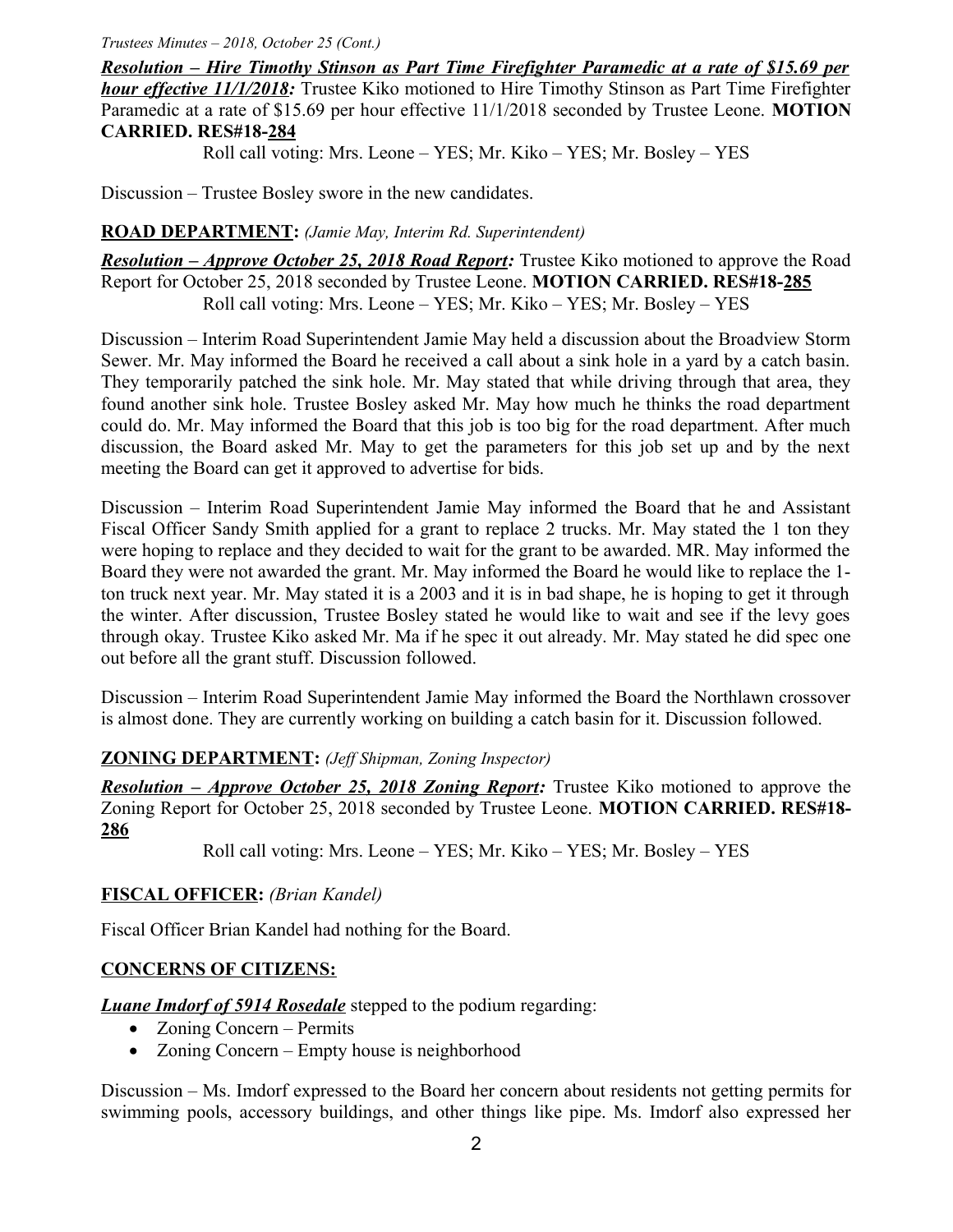### *Trustees Minutes – 2018, October 25 (Cont.)*

concern about a vacant home in the neighborhood. Ms. Imdorf stated there are animals living in the home. Zoning Inspector Jeff Shipman stated he has been out in that area and he has contacted the Health Dept. about the animals in the vacant home. Discussion followed.

## **Deb Hunter of 4740 Leone** stepped to the podium regarding:

Concern about Semi parked on the road

Discussion – Ms. Hunter expressed her concern to the Board about her neighbor parking a semi on the street, which is close an intersection. Zoning Inspector Jeff Shipman suggested the Board pass a Resolution to have a No Parking sign posted on the street so the Sheriff can do something about the semi being parked on the street. Trustee Kiko suggested sending a letter to the resident. Trustee Bosley agreed to send a letter first because he is concerned the No Parking sign will affect too many people.

## *Donna Fuller of 5857 Rosedale* stepped to the podium regarding:

- Zoning Concern Permits
- Newsletter

Discussion – Ms. Fuller expressed her concern to the Board that no one in the Township is aware that permits are needed for certain things. Ms. Fuller suggested getting the Newsletter done before the end of the year and include information about permits in the Newsletter. Discussion followed.

## *Bob Kraus of 7506 Bentler Ave.* stepped to the podium regarding:

• Creek on south side of Bentler

Discussion – Mr. Kraus informed the Board and Interim Road Superintendent Jamie May the creek on the south side of Bentler, there is stuff in the creek that is washed out. Trustee Bosley explained that was a joint project and it's actually in Plain Township. Trustee Bosley asked Mr. May to contact Plain.

*Jim Morris of 4514 Eastland* stepped to the podium regarding:

- Email request
- Road Dept. hours for snow season
- Francesca Project
- Plain Township Veterans Day Event

Discussion – Mr. Morris asked the Board if they had the information he requested in his email to the office. The Board provided him with the information. Mr. Morris asked the Board if they will cut straight time for the Road Dept. for snow time. Mr. May informed the Board if there is snow in the forecast he gives the guys the option if they would like to stay or go home. Discussion followed.

# *Dawne Friedman of 5362 Francesca* stepped to the podium regarding:

• Drainage on Mowry

Discussion – Ms. Friedman provided the Board with a Township Newsletter from 1994 that had a section regarding a drainage project on Mowry St. Ms. Friedman stated there is no pipe on Mowry and this was just another project the Township has not completed. Discussion followed.

*Donna Fuller of 5857 Rosedale* stepped to the podium regarding:

• Newsletter